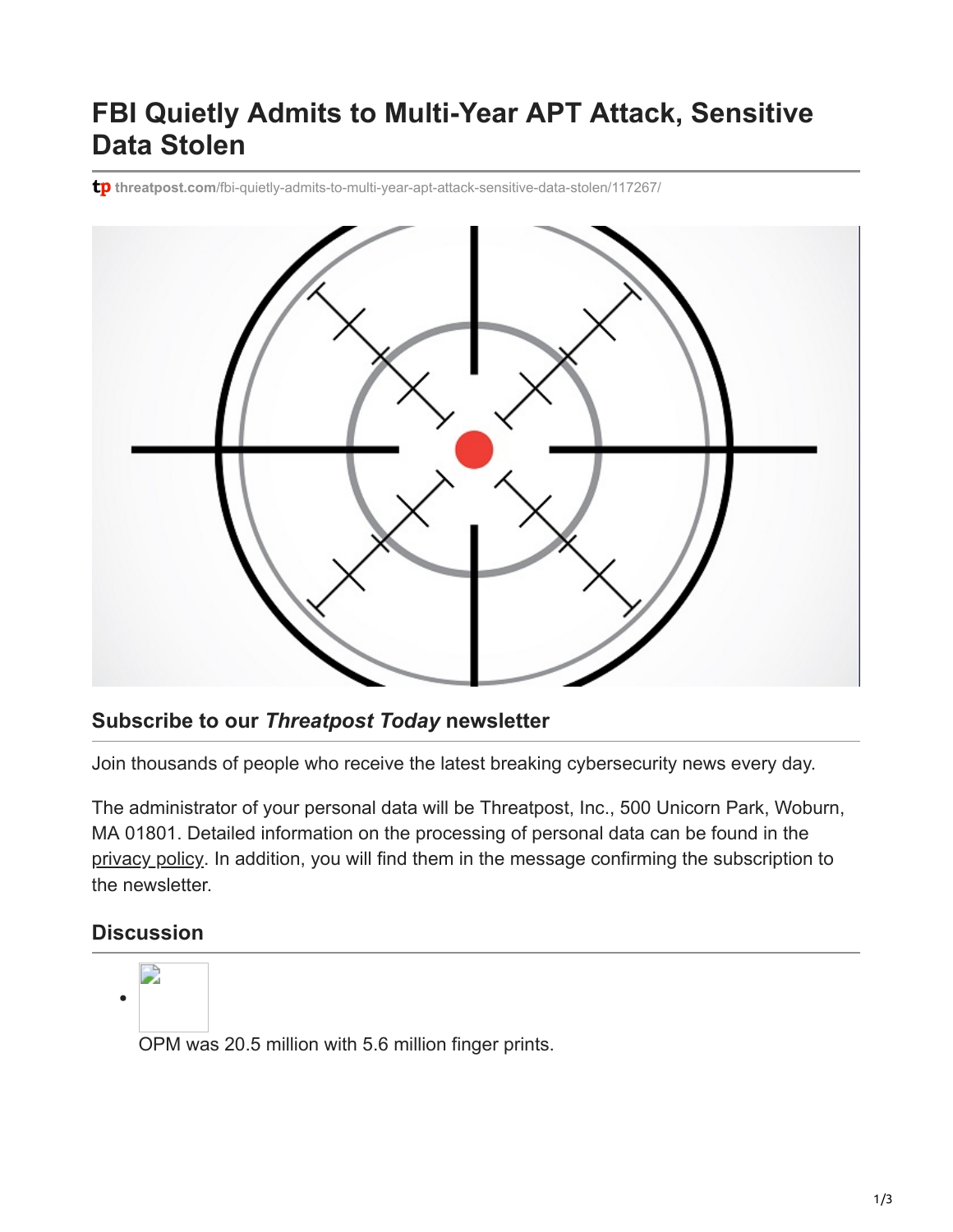Who can I contact regarding being a possible victim of these cyber threats via car internet hands free calling via iPhone, Apple pay, OnStar antenna technology and unencryption of bank along with law firm and government agency involvement, i.e. CMS and IRS. My family and I have been left, disabled, homeless, victimized by property management companies, unable to obtain legal representation and evicted by a known corrupt mortgage company/bank. We have had pages of Apple itune charges, atm withdraws which mimic our past behavior, but of which we did not make. We had a large sum of money disappear from our bank account were told my husband did it through the drive they and must have a double life I do not know about. I have fried, since 2011, two iMac hard drives which at time of purchase was assured in my life time I could not fill up their available space or crash the hard drive, let alone two in three years.

I'd worry about the Networks connected to the FBI, this is the very reason the FBI is not capable of handling cryptographic keys. The private sector draws the most talent. Obviously that talent wasn't there. Its bad enough they let something in, but not to detect it via log or IPS , that's a problem.

The skills are in the private sector., this is why the FBI can't manage keys. I'd be concerned about the networks they attach to. I'm sure other agencies lose trust in them. Simple logging and IPS should have caught this within a day. it's poor management .



How is this not front page news???? This breach far surpasses anything brought to light by our hero whistle-blowers many whose lives have suffered terribly for exposing the truth to the people of this country. The people need only realize their majority power to change this way of life and rise up! #freeanons #deletetheelite